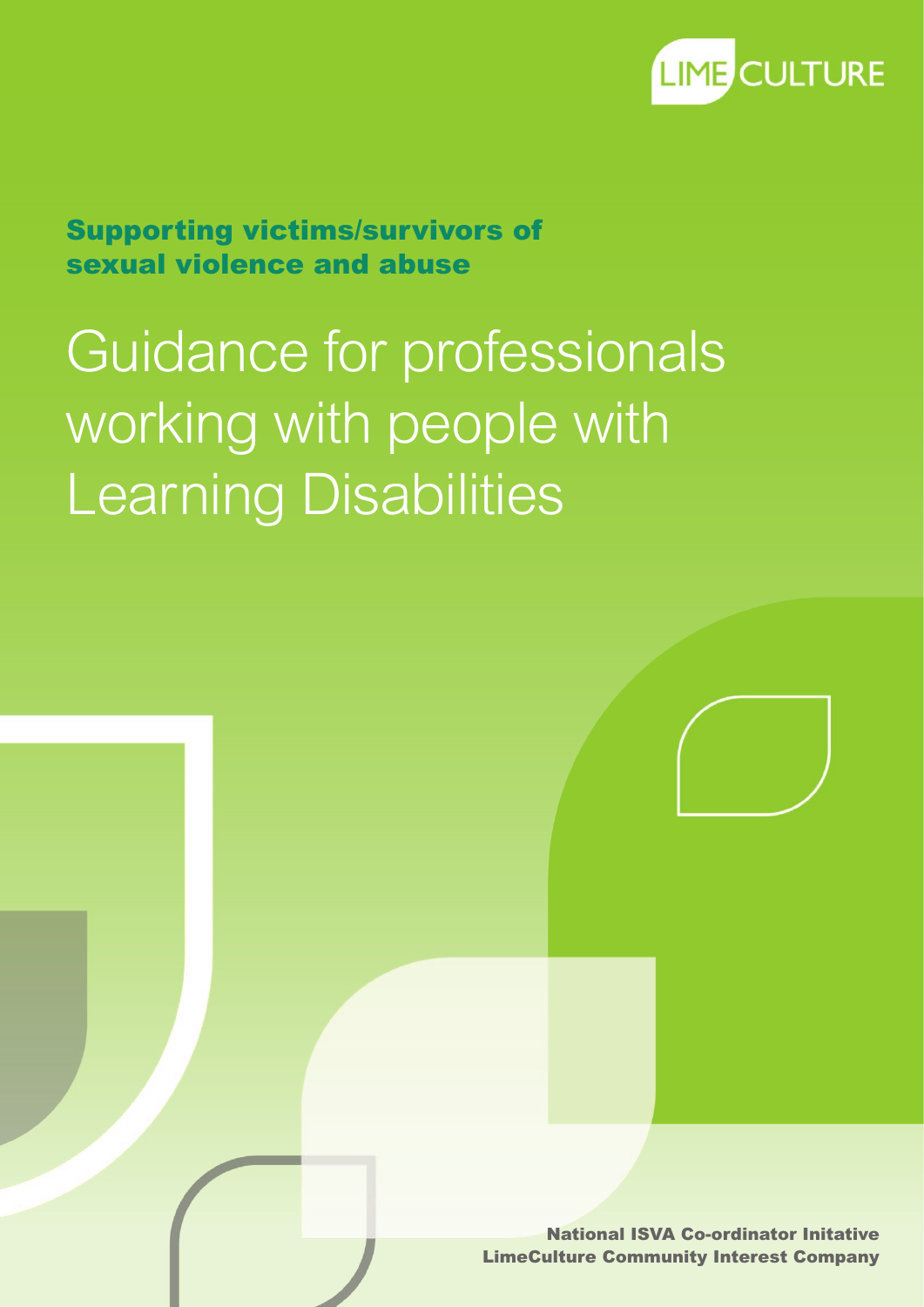### Introduction and overview

The LimeCulture National ISVA Co-ordinator Initiative has been working in partnership with a range of learning disability and sexual violence organisations to identify the challenges and barriers for victims/survivors of sexual violence and abuse with learning disabilities.

The aim of this guide is to support organisations and professionals working with individuals with learning disabilities to:

- Respond to and support those who may have experienced sexual violence and abuse (recently or non-recently)
- Identify and access sexual violence pathways of support local to the victim/survivor
- Improve access to Independent Sexual Violence Adviser (ISVA) services
- Strengthen internal processes and local partnerships with sexual violence services.

This guidance includes an overview of:

- What sexual violence and abuse is
- Experiences of sexual violence and abuse by people with learning disabilities
- Specialist support for victims/survivors of sexual violence and abuse
- Responding to victims/survivors of sexual violence and abuse
- Contact information for the National ISVA Co-ordinator.

This guidance is not intended to be a comprehensive guide on either sexual violence or learning disabilities but aims to strengthen partnerships and pathways between learning disability organisations and local sexual violence services. This guidance should be used in conjunction with an organisation's internal safeguarding procedures and/or other relevant policies.

We would like to thank the many professionals, organisations and ISVAs who have shared their expertise to support the development of this guidance. In particular, we would like to extend a special thanks to the ARC England, the 'Us Too' project, Mencap and the members of the LimeCulture Learning Disability Network for ISVAs.

#### Research and further reading

Balderston, S (2017) *VisionSense: Domestic Abuse, Sexual Violence & Learning Disabilities Conference* 

Majeed-Ariss, R, Rodriguez, P, White, C (2020) *The disproportionately high prevalence of learning disabilities amongst adults attending Saint Mary's Sexual Assault Referral Centre*

Mencap, Voice, Respond (2001) *Behind closed doors: Preventing sexual abuse against adults with a learning disability*

Office for National Statistics (2021) *Disability and crime* 

Turk,B, Brown, H (1993) *The sexual abuse of adults with learning disabilities: results of a two-year incidence survey*

WIllot, S, Badger, W, Evans, V (2020) *People with an intellectual disability: under-reporting sexual violence*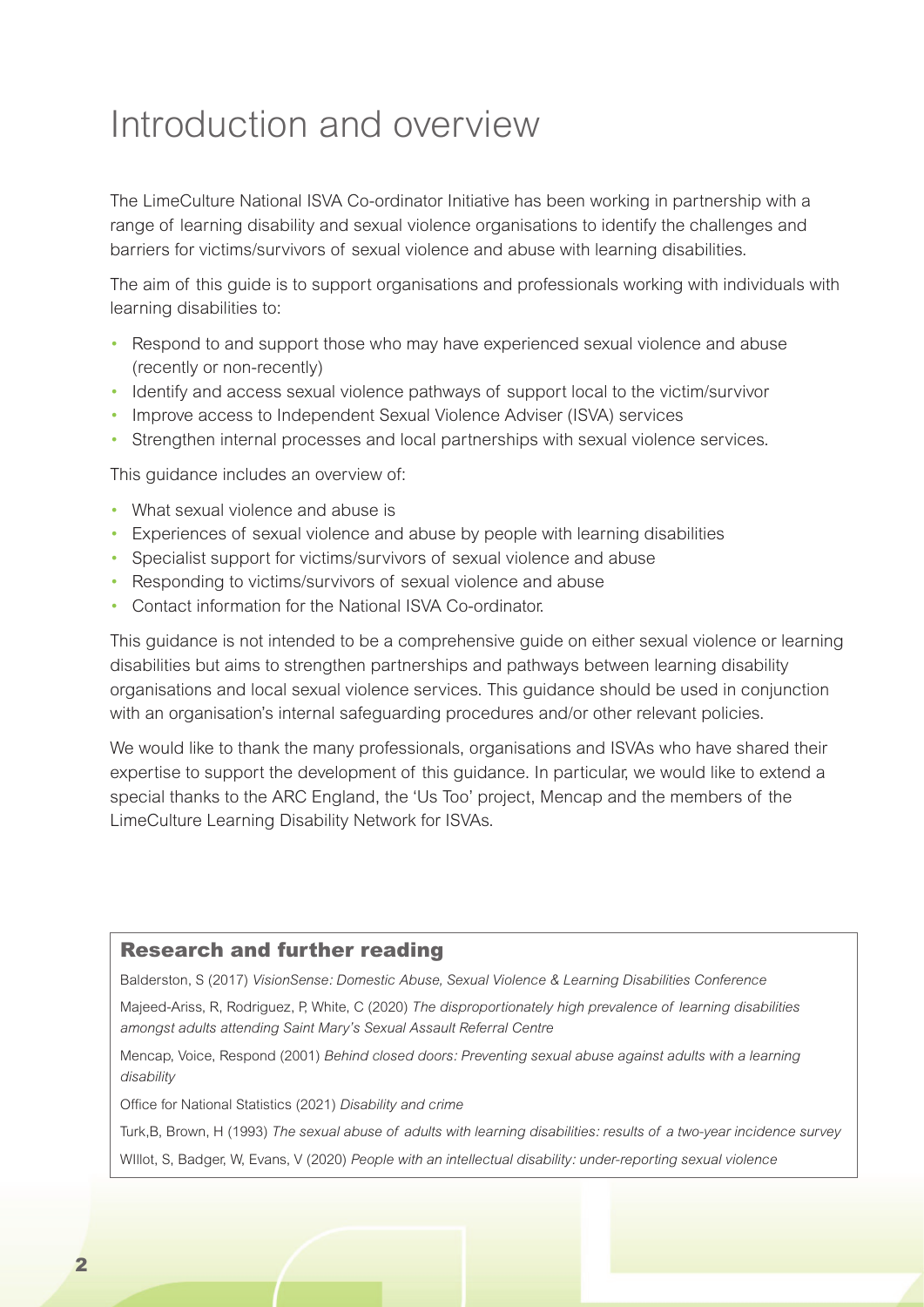## What is sexual violence and abuse?

Sexual violence and abuse is any unwanted behaviour or activity of a sexual nature which occurs without consent. Sexual violence and abuse incorporate many criminal acts such as rape, sexual assault, sexual touching, child sexual abuse, sexual harassment, exploitation, and grooming.

Sexual violence and abuse are perpetrated throughout the world, in all countries, cultures and communities regardless of age, race, gender, sexuality, religion or social status. It can occur between family, friends, current or ex partners, acquaintances, strangers or online; however, in most cases, the perpetrator is known to the victim/survivor.

Sexual violence and abuse may have taken place recently or happened some time ago (nonrecent). It may be an isolated incident or have occurred more than once over a period of time.

Sexual violence and abuse are predominately perpetrated by men against women and girls. However, it is important to recognise that men and boys experience violence/abuse too.

**Sexual violence and abuse is rarely motivated by sexual gratification, it is about power and control.**

> **The impact and trauma of sexual violence and abuse varies – there is no right or wrong way to behave during or following and there are often no physical injuries.**

**False allegations of sexual violence and abuse are rare. It is estimated that most people who experience sexual violence and abuse do not report to the police.**

> **It is never the victim/survivor's fault. Blame should always lie with the perpetrator.**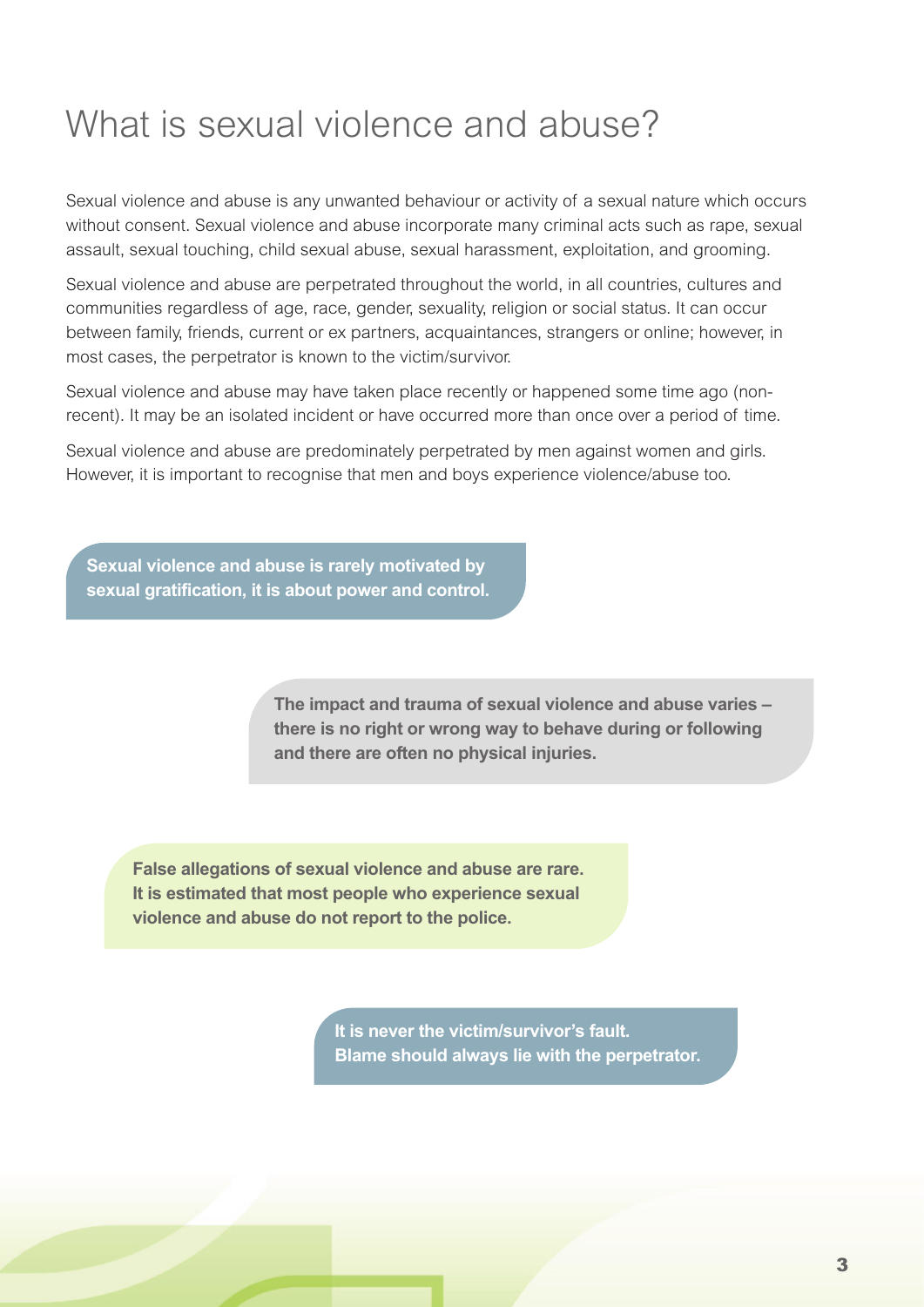# Experiences of sexual violence and abuse by people with learning disabilities

Research indicates that victims/survivors with moderate to severe learning disabilities are particularly vulnerable to sexual violence and abuse, disproportionately likely to be sexually abused, and less likely to disclose sexual violence and abuse where it has taken place.

Multiple challenges can prevent people with learning disabilities who have experienced sexual violence and abuse from accessing support and/or reporting their experiences, with common barriers including:

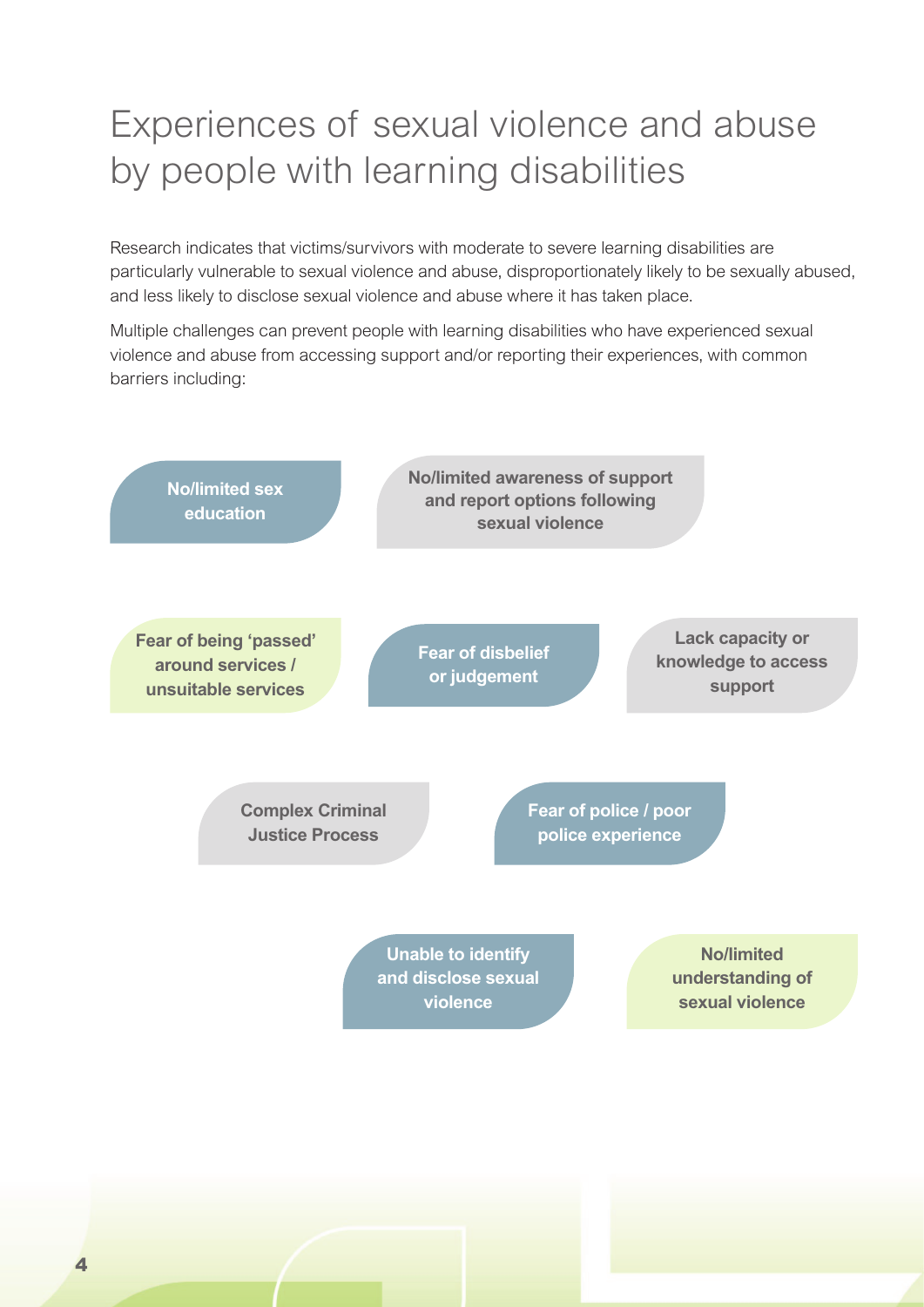# Specialist support for victims/survivors

It is an important principle of an effective sexual violence response that all victims of sexual violence and abuse should be offered the support of a specialist sexual violence support service. As such, specialist support should also be available to people with learning disabilities who have experienced sexual violence and abuse.

Professionals and volunteers working with people with learning disabilities have an important role in assisting victims/survivors to access support from specialist support services where sexual violence and abuse has occurred, either recently or non-recently.

**Professionals can make referrals to specialist sexual violence support services and should do so at the first opportunity alongside any other safeguarding referrals.** 

Pathways of support for victims/survivors of sexual violence and abuse are available in all parts of the country to offer immediate and long-term support.

### Independent Sexual Violence Advisers

Independent Sexual Violence Advisers (ISVAs) play an important role in providing specialist tailored support to victims/survivors of sexual violence, irrespective of whether they have reported to the police.

ISVAs provide impartial information to the victim/survivor about all of their options, such as reporting to the police, accessing Sexual Assault Referral Centre (SARC) services, and specialist support such as pre-trial therapy and sexual violence counselling. ISVAs also provide information on other services that victims/survivors may require, for example in relation to health and social care, housing, or benefits.

ISVAs work in partnership with a range of agencies, including specialist learning disability professionals and organisations, to ensure the specific needs of each victim/survivor are responded to.

Many ISVA services now have specially trained ISVAs who are able to support victims/survivors with multiple disadvantages and/or complex needs – including those with learning disabilities.